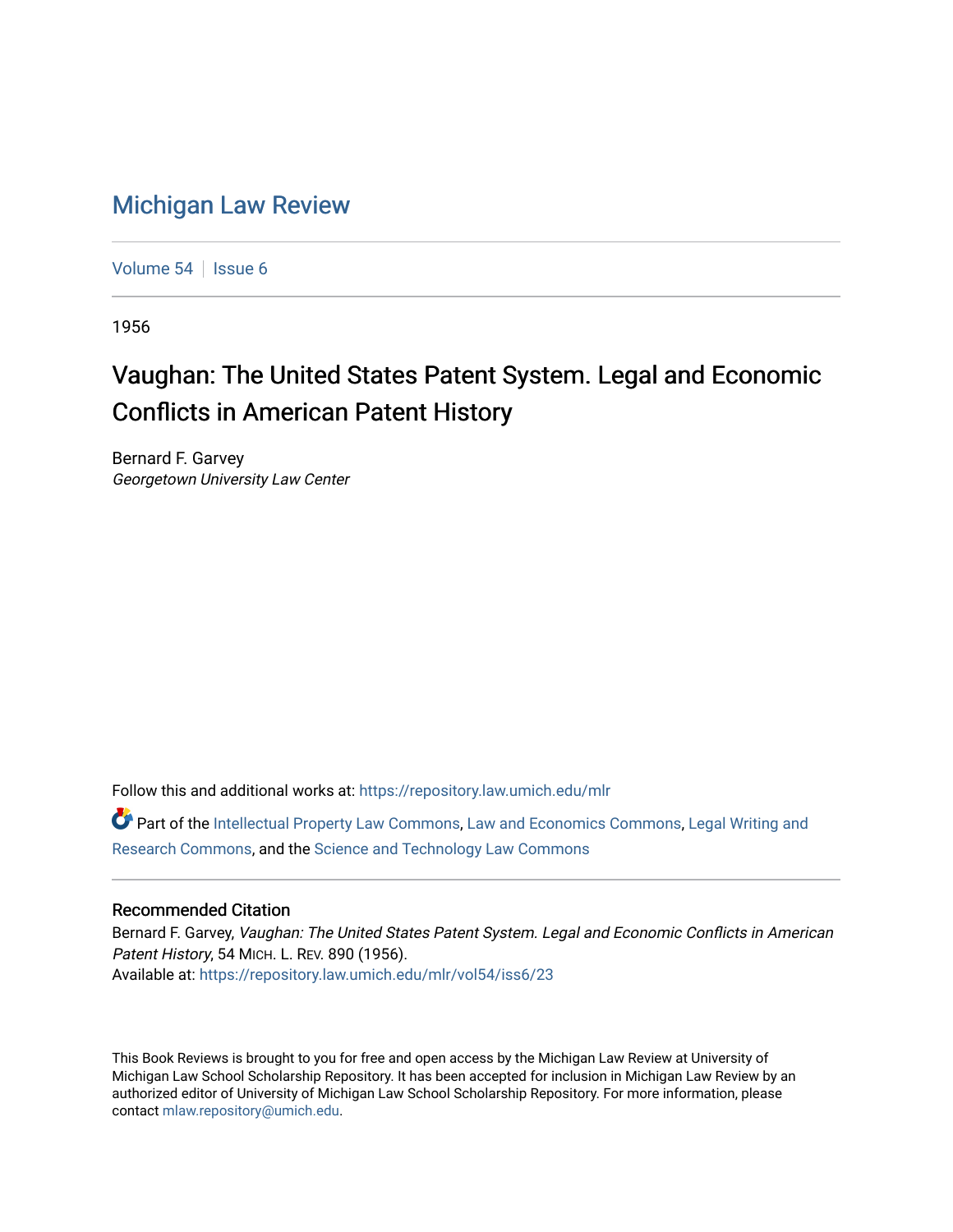THE UNITED STATES PATENT SYSTEM. Legal and Economic Conflicts in American Patent History. By *Floyd L.* Vaughan. Norman, Okla.: University of Oklahoma Press. 1956. Pp. xvi, 355. \$8.50.

This work contains a wealth of factual information on our present patent system. It is a treatise which will be found, it is believed, to be more valuable to students, executives, industrialists, manufacturers and the public in general than to the individual inventor or practicing attorney. The volume collects, in conveniently available form, the facts concerning the vast influence of patents in shaping the everyday life of the public at large.

Professor Vaughan begins with a treatment of the causes of invention, the economic reward, the history of patents, and the two salient features of present patent law, application for patent and development of invention. The subjects treated are reasonably well documented and the information, for the most part, is accurate.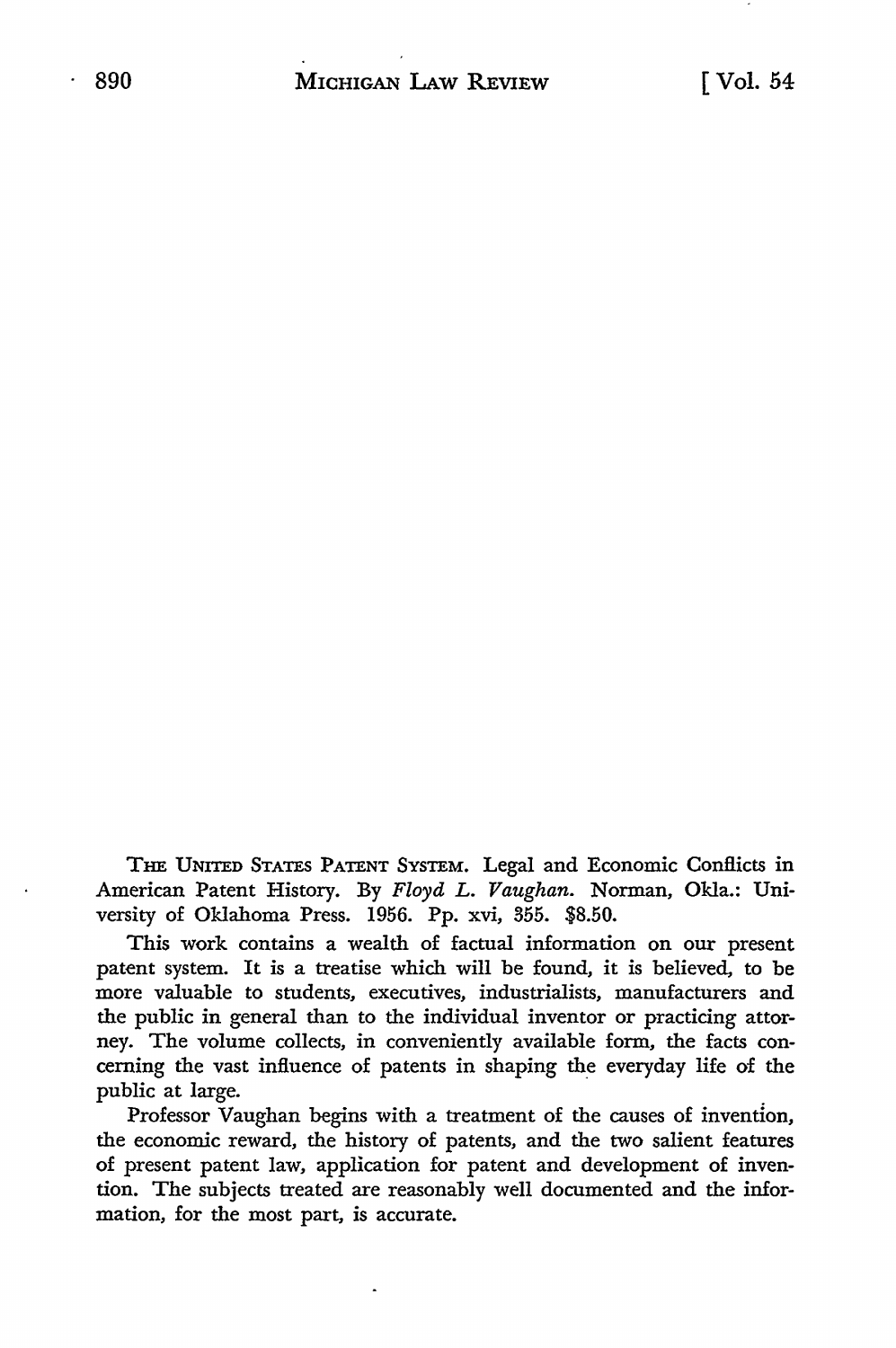The author continues by tracing the historical development and *modus operandi* of patent pools in various arts and the remedial steps taken by the government to require compliance by industry with the requirements of the Sherman and Clayton Acts.

A chapter is devoted to the problem of outright ownership by a manufacturer of all patent rights pertaining to a particular industry. The course followed by many industries is outlined and the action taken by the government against these industries, under the provisions of the Sherman and Clayton *Acts,* is set forth. The conclusion reached by the author, and correctly so, it is believed, is that the acquisition of the patents of one company by another or others does not *per se* violate any law.

The cross-licensing of patents among members of different industries is detailed in a most informative manner and the results of such crosslicensing are described. Decisions of the courts defining the rights of licensees are explained with particular emphasis on the legality of restricting the scope of licenses to particular fields of activity. The currently important subject of price control is treated in an informative manner. The author might well have distinguished between the invalid "tie-in" cases such as *The Victor Talking Machine v. Strauss* and *Ethyl Gasoline Corp. v. United States* and the valid "package type" situation approved **in**  *Automatic Radio Manufacturing Company v. Hazeltine, Inc.* Also in this connection, the reader might well have been informed as to the overall picture on violations of the antitrust laws by patent license agreements. The *Report of the Attorney General's National Committee to Study the Antitrust Laws* (1955) is a consummate treatment of the patent license and the problems of tie-in clauses, package licensing, multiple patent **li**censes, cross license agreements, etc., documented with all pertinent United States Supreme Court decisions.

The author explains the growth of patent cartels and the manner **in**  which foreign patents have influenced the development of industry in the United States. The influence of the patent system upon supplementary products incidental to patented products is explained, and the activities of the Federal Trade Commission with respect to trade practices understandably described.

Under the caption "Control of Supplementary Products" the author well treats the practice of many business enterprises of extending their patent monopolies to products used with their inventions, particularly nonpatented products. A chronological treatment of decisions by the Supreme Court in the different arts, beginning in 1850 with the case of *Wilson v. Simpson,* is well done. The early lenient attitude of the Supreme *Court,*  in ruling unpatented products to constitute contributory infringement of a patent employing said product has, the author emphasizes, been supplanted by a stricter interpretation of the patent monopoly, as appears from such cases as *Mercoid Corp. v. Mid-Continent Investment Co.*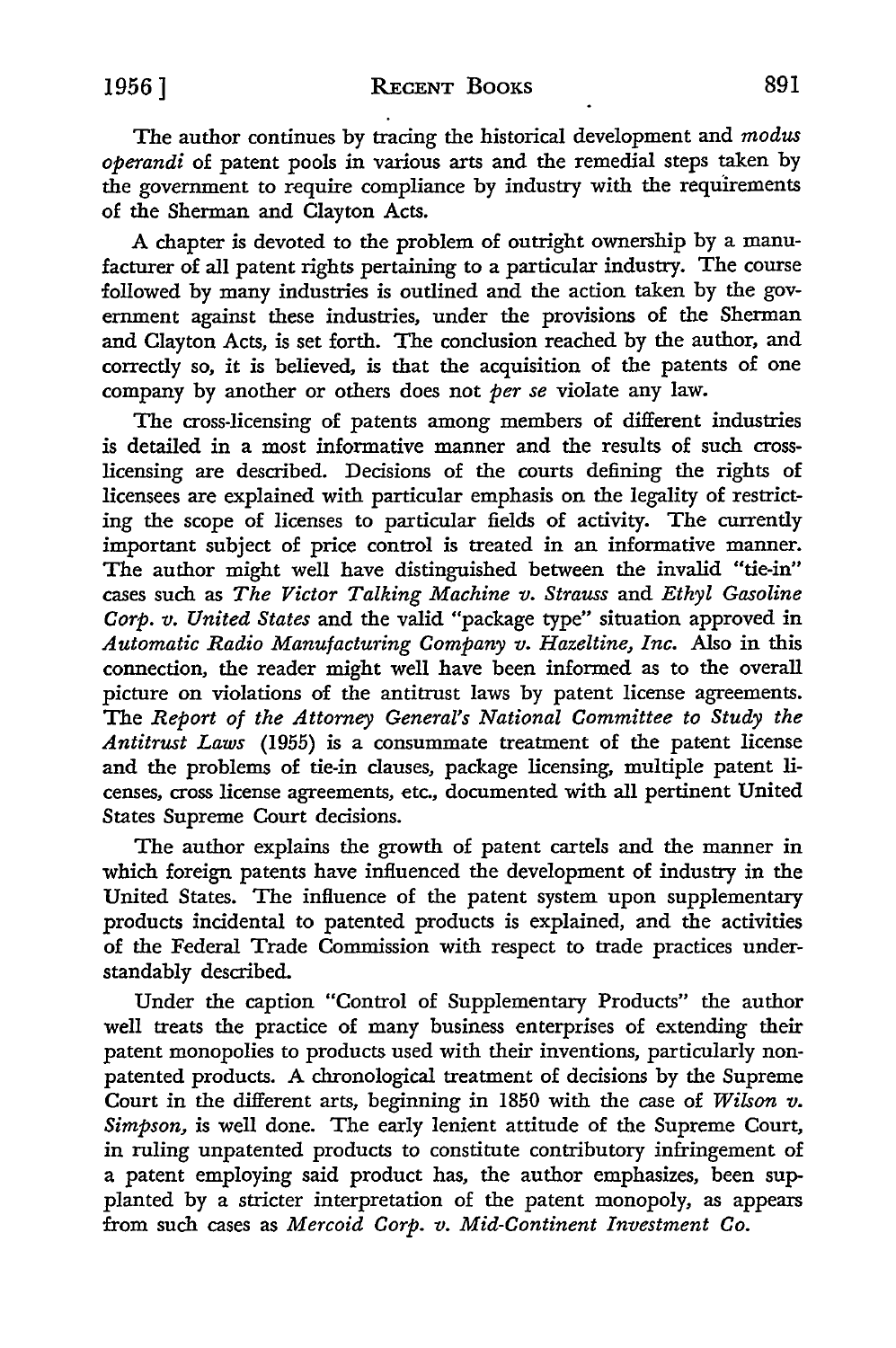A chapter is devoted to the various devices or means of avoiding the judicial appraisal of patent validity or prolongation of the patent monopoly. The devices or means which the author suggests have been used to accomplish forced validity or prolonged monopoly include patent office interferences; acceptance of validity of patents by competitors, licensees and inventors; avoidance of adjudication in case of alleged infringement; delay in the prosecution of patent application, etc. Some concrete examples are given to justify the author's position. No issue can be taken with the conclusion that "extending a patent unduly into the future violates in effect the provision (Constitution, Article 1, Sec. 8) for securing exclusive rights to inventors for limited times." It is believed, however, that many close followers of the United States Patent System will vehemently disagree with the author's position that the mechanics here outlined are responsible for keeping "thousands of defective patents alive."

Under the heading "Suppression of Patents" connoting the deliberate withholding (shelving) of the patent from manufacture, use or sale, with resultant loss to the public, six chief causes of suppression are outlined. Of these, monopoly of the patents in an industry is perhaps the most controversial. In 1908 the Supreme Court in the celebrated case of *Continental Paper Bag Co. v. Eastern Paper Bag Co.* made what the author refers to as "a plausible justification of nonuse," to wit: "that such exclusion [of competitors from practicing the invention] may be said to have been the very essence of the right conferred by the patent, as it is the privilege of any owner of property to use or not use it, without question of motive." This case has been repeatedly cited with approval by the Supreme Court and is believed to justify patent suppression except, perhaps, where public interest is affected.

The author discusses factors which have tended to discourage inventors, and especially the so-called "independent inventor." These include interferences in the Patent Office and costly litigation. Certainly, as the author contends, discouragement of the independent inventor tends to lessen invention. However, the number of interferences declared, in proportion to the number of patent applications filed, is negligible. The same comment applies to the number of patent suits compared to the number of patents issued. This means that few independent inventors are ever involved in patent interferences or patent litigation. It therefore seems relatively unimportant that an inventor has little chance of receiving enough to pay the expense of obtaining a patent and then defending it in court. It is the patentee or patent owner who initiates the patent suit, and usually this procedure is followed by an independent inventor only where there is reasonable expectation of a recovery.

The author's suggested remedies for betterment of the patent system are deserving of careful analysis. Certainly the time seems ripe for the adoption of at least some of them. Expediting the processing of applica